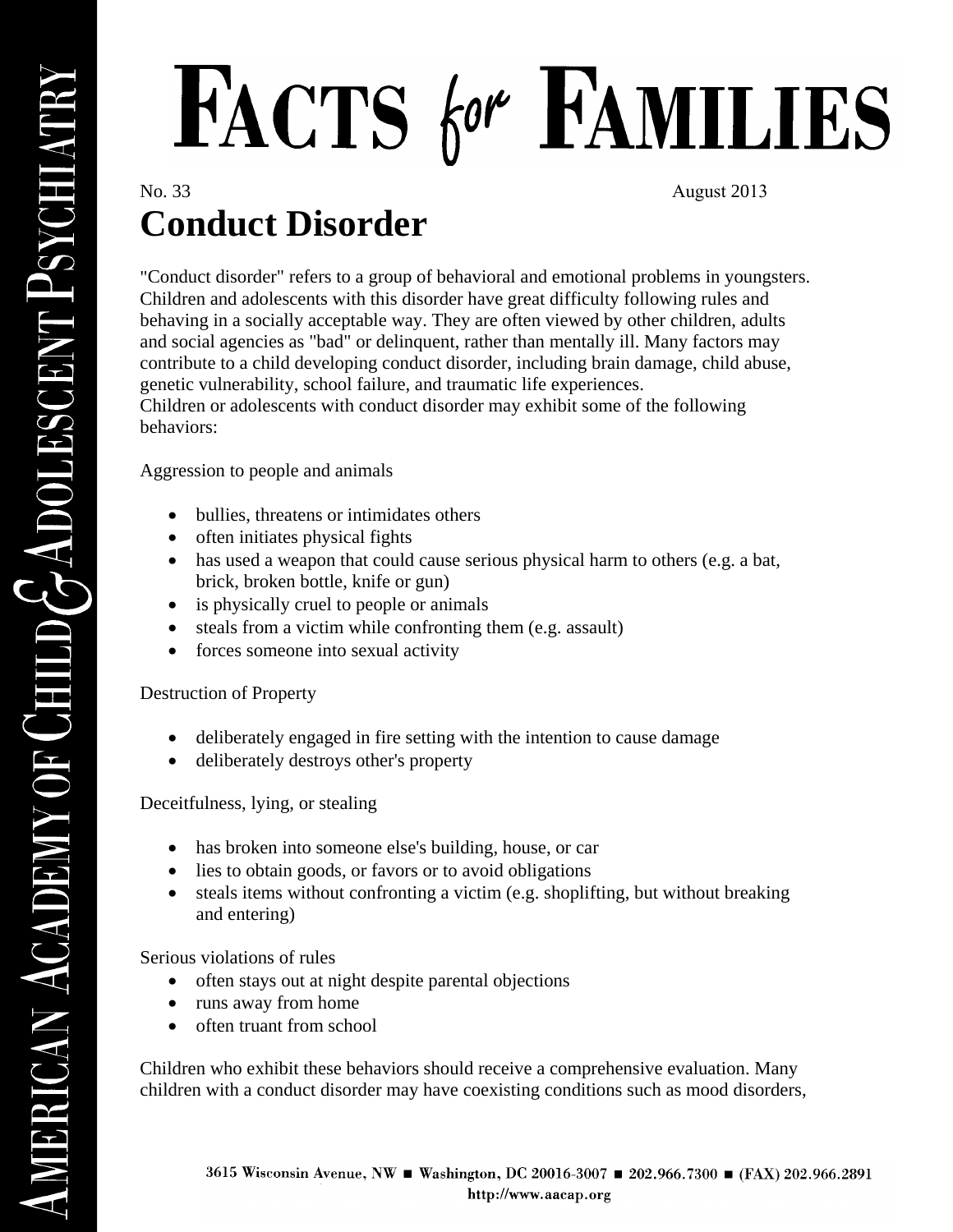anxiety, PTSD, substance abuse, ADHD, learning problems, or thought disorders which can also be treated. Research shows that youngsters with conduct disorder are likely to have ongoing problems if they and their families do not receive early and comprehensive treatment. Without treatment, many youngsters with conduct disorder are unable to adapt to the demands of adulthood and continue to have problems with relationships and holding a job. They often break laws or behave in an antisocial manner.

Treatment of children with conduct disorder can be complex and challenging. Treatment can be provided in a variety of different settings depending on the severity of the behaviors. Adding to the challenge of treatment are the child's uncooperative attitude, fear and distrust of adults. In developing a comprehensive treatment plan, a child and adolescent psychiatrist may use information from the child, family, teachers, and other medical specialties to understand the causes of the disorder.

Behavior therapy and psychotherapy are usually necessary to help the child appropriately express and control anger. Special education may be needed for youngsters with learning disabilities. Parents often need expert assistance in devising and carrying out special management and educational programs in the home and at school. Treatment may also include medication in some youngsters, such as those with difficulty paying attention, impulse problems, or those with depression.

Treatment is rarely brief since establishing new attitudes and behavior patterns takes time. However, early treatment offers a child a better chance for considerable improvement and hope for a more successful future.

For additional information see Facts for Families: #3 Teens: Alcohol and Other Drugs #55 Understanding Violent Behavior in Children and Adolescents #72 Children with Oppositional Defiant Disorder #6 Children Who Can't Pay Attention #12 Children Who Steal #38 Bipolar Disorder in Children and Teens #80 Bullying # 81 Fighting and Biting #00 Definition of a Child and Adolescent Psychiatrist

If you find *Facts for Families*© helpful and would like to make good mental health a reality, consider donating to the **Campaign for America's Kids**. Your support will help us continue to produce and distribute Facts for Families, as well as other vital mental health information, free of charge.

You may also mail in your contribution. Please make checks payable to the AACAP and send to *Campaign for America's Kids*, P.O. Box 96106, Washington, DC 20090.

The American Academy of Child and Adolescent Psychiatry (AACAP) represents over 8,500 child and adolescent psychiatrists who are physicians with at least five years of additional training beyond medical school in general (adult) and child and adolescent psychiatry.